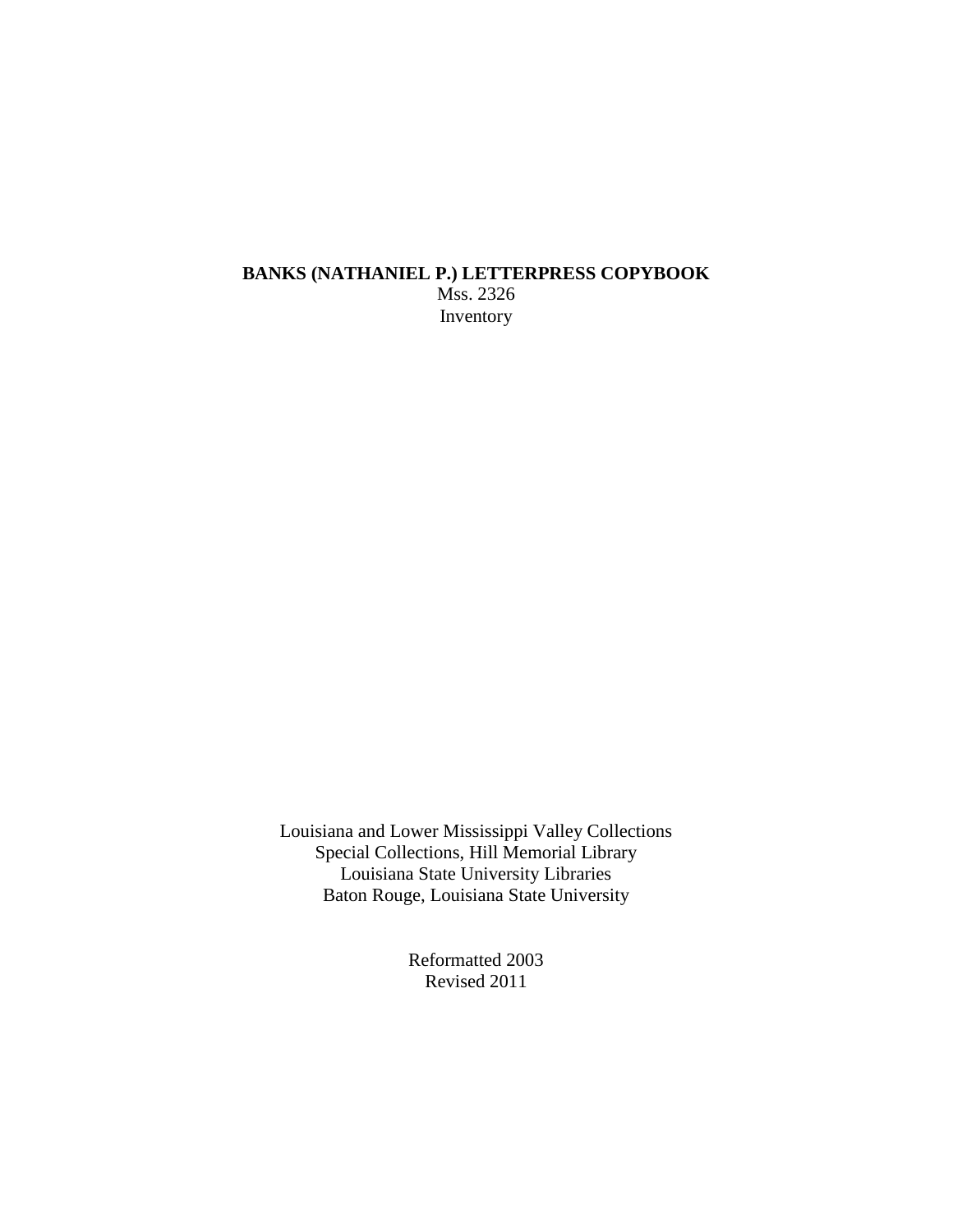## **CONTENTS OF INVENTORY**

**Use of manuscript materials.** If you wish to examine items in the manuscript group, please fill out a call slip specifying the materials you wish to see. Consult the Container List for location information needed on the call slip.

**Photocopying.** Should you wish to request photocopies, please consult a staff member. The existing order and arrangement of unbound materials must be maintained.

**Publication.** Readers assume full responsibility for compliance with laws regarding copyright, literary property rights, and libel.

**Permission to examine archival materials does not constitute permission to publish. Any publication of such materials beyond the limits of fair use requires specific prior written permission. Requests for permission to publish should be addressed in writing to the Head, Public Services, Special Collections, LSU Libraries, Baton Rouge, LA, 70803-3300. When permission to publish is granted, two copies of the publication will be requested for the LLMVC.**

Proper acknowledgement of LLMVC materials must be made in any resulting writing or publications. The correct form of citation for this manuscript group is given on the summary page. Copies of scholarly publications based on research in the Louisiana and Lower Mississippi Valley Collections are welcomed.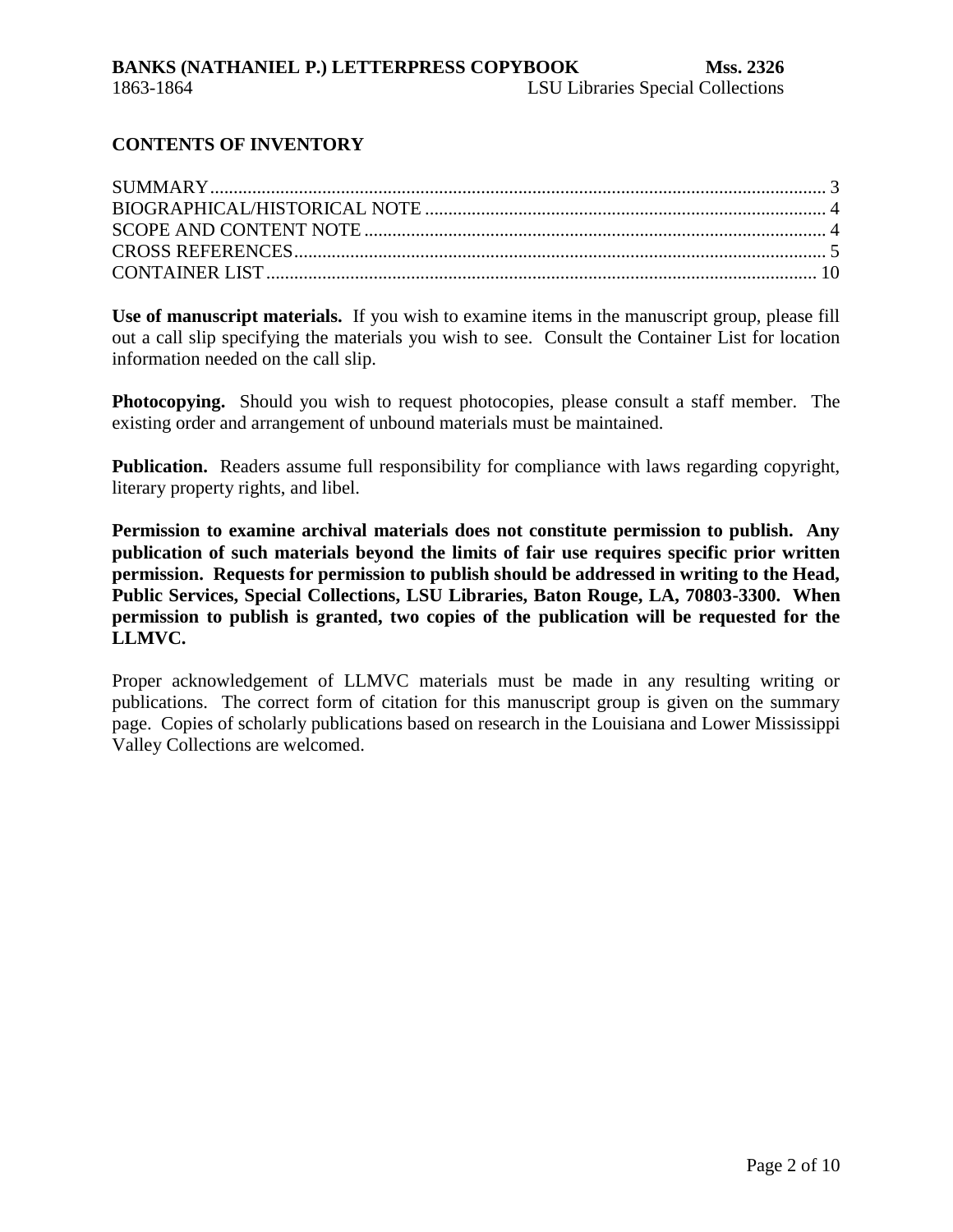#### <span id="page-2-0"></span>**BANKS (NATHANIEL P.) LETTERPRESS COPYBOOK Mss. 2326** 1863-1864 LSU Libraries Special Collections

## **SUMMARY**

| Size.                             | $1 v$ .; 28 x 22.5 cm.                                                                                                                                                            |
|-----------------------------------|-----------------------------------------------------------------------------------------------------------------------------------------------------------------------------------|
| Geographic<br>locations.          | Louisiana; Fort Jackson, South Carolina                                                                                                                                           |
| Inclusive dates.                  | 1863-1864                                                                                                                                                                         |
| <b>Bulk dates.</b>                | N/A                                                                                                                                                                               |
| Language.                         | English                                                                                                                                                                           |
| Summary.                          | Letterpress copies of official letters by Major General Banks from his<br>headquarters, Department of the Gulf, New Orleans, during the fall of<br>1863 and early winter of 1864. |
| <b>Restrictions on</b><br>access. | None.                                                                                                                                                                             |
| <b>Related</b><br>collections.    | Nathaniel P. Banks Letter, Mss. 2771<br>Orders of General Nathaniel Banks, Mss. 3115                                                                                              |
| Copyright.                        | Copyright of the original materials is retained by descendants of the<br>creators in accordance with U.S. copyright law.                                                          |
| <b>Citation.</b>                  | Nathaniel P. Banks Letter Book, Mss. 2326, Louisiana and Lower                                                                                                                    |
|                                   | Mississippi Valley Collections, LSU Libraries, Baton Rouge, La.                                                                                                                   |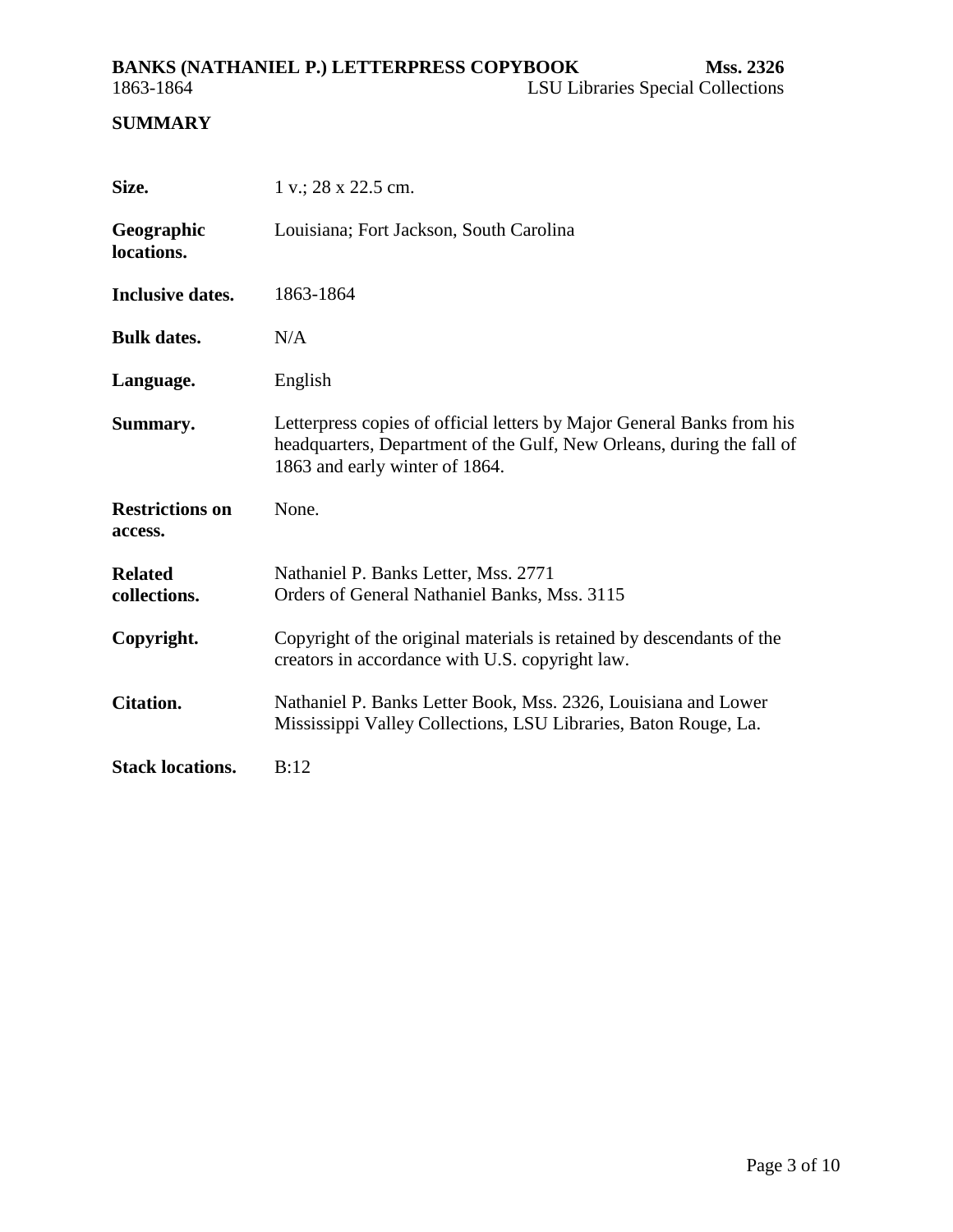#### <span id="page-3-0"></span>**BIOGRAPHICAL/HISTORICAL NOTE**

Nathaniel P. Banks, congressman, governor of Massachusetts, and Union soldier, was born in Waltham, Massachusetts. In spite of his informal education, he was admitted to the bar at the age of 23. Banks married Mary I. Palmer in 1847 and was elected as a state representative in 1849 and made speaker of the House. He was elected to Congress in 1853 and was governor of Massachusetts from 1858-1860. One year later he was commissioned Major General of volunteers in the Union army.

Banks was involved in several major battles including those at Front Royal, Winchester, Cedar Mountain, and Port Hudson. He led some 20,000 Federal troops in the Red River campaign. Following the war, Banks was immediately elected to fill a vacancy in the U.S. House of Representatives, where he served until 1872. He briefly served in the Massachusetts Senate (1874) but soon returned to Congress where he remained until 1879, at which time he was appointed U.S. marshal for Massachusetts (1879-1888). Banks was again elected to Congress; however, he retired before the end of his term due to ill health. He died in 1894 and was survived by a son and two daughters.

#### **SCOPE AND CONTENT NOTE**

Letterpress copies of official letters by Major General Banks from his headquarters, Department of the Gulf, New Orleans, during the fall of 1863 and early winter of 1864. Letters also comment on civilian life in Federal occupied New Orleans, the education and management of freed slaves, the cotton trade, the revolt of the Corps d'Afrique at Fort Jackson in Plaquemines Parish, and the Mexican Revolution against French invaders. Persons to whom Banks wrote include President Abraham Lincoln, U.S. Secretary of State William H. Seward, Brigadier General George F. Shepley, General William T. Sherman, U.S. Secretary of War Edwin M. Stanton, Chief Quartermaster Samuel B. Holabird, U.S. Provost Marshal General James Bowen, General-in-Chief H. W. Halleck, and General Cadwallader C. Washburn, among others. Some pages of the copybook are missing.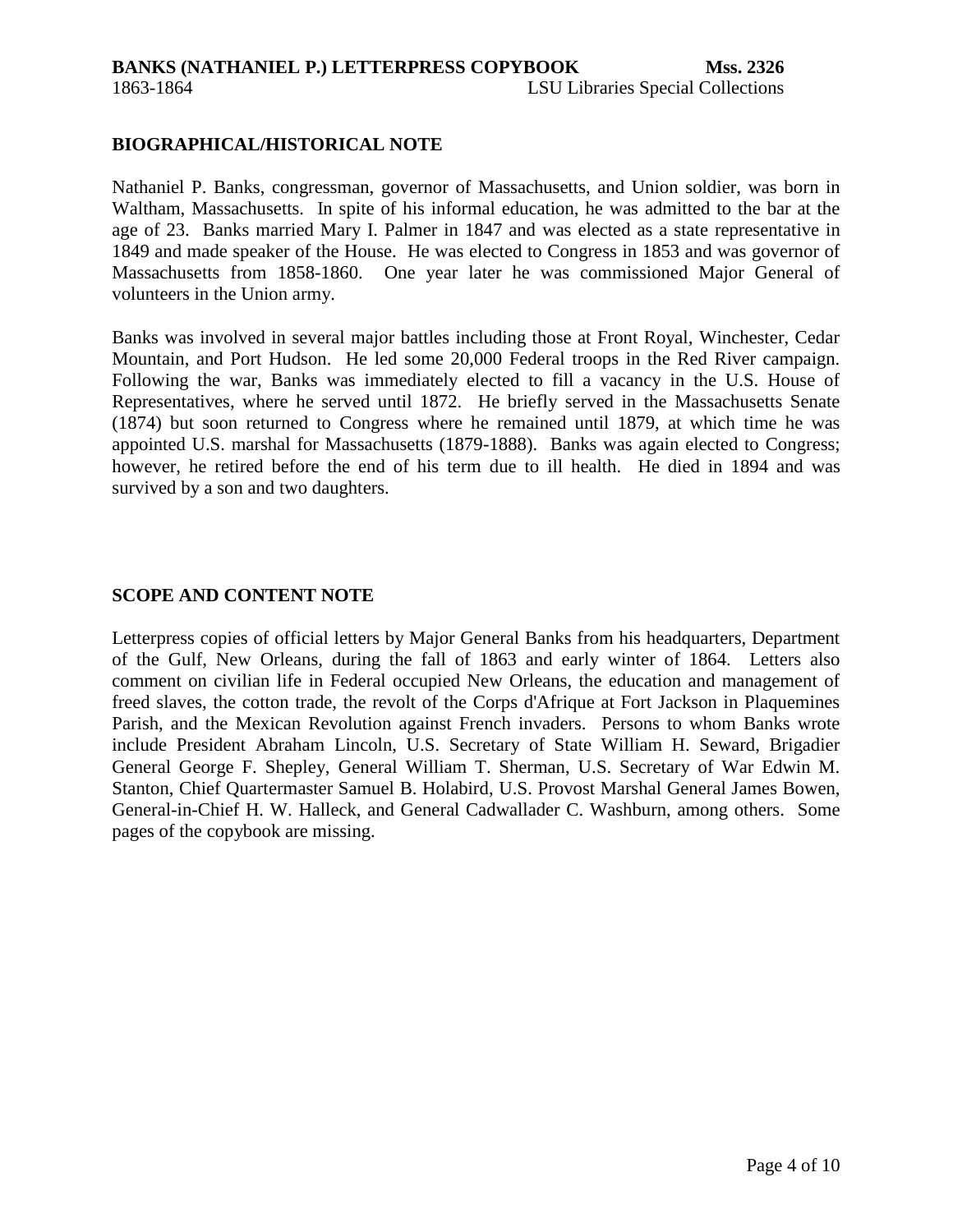## <span id="page-4-0"></span>**CROSS REFERENCES**

| <b>Subject</b>                                     | <b>Date</b> | <b>Description of relevant documents</b>                                                                                                                                                                                                                                                                                                                                                                                                                                                                                                                                     |
|----------------------------------------------------|-------------|------------------------------------------------------------------------------------------------------------------------------------------------------------------------------------------------------------------------------------------------------------------------------------------------------------------------------------------------------------------------------------------------------------------------------------------------------------------------------------------------------------------------------------------------------------------------------|
| <b>American Missionary</b><br>Association.         | 1864        | Quartermaster ordered to furnish transportation for<br>missionary and educator to accompany forces. Jan. 13.<br>p. 219-220.                                                                                                                                                                                                                                                                                                                                                                                                                                                  |
| Confederate States of America.<br>Navy.            | 1864        | Unsigned letter states gunboats and rams able to destroy<br>any vessel in U.S. Navy and may attack blockading<br>squadron. Jan. 19. p. 253-254.                                                                                                                                                                                                                                                                                                                                                                                                                              |
| Cotton trade--Confederate<br>States of America.    | 1863-1864   | Transportation to Mexico causes excitement among<br>traders, decline in price, and recommendation for<br>government intervention. Dec. 10, 1863. p. 77-79;<br>Adoption urged of Treasury Agents plan for sale of<br>cotton in western and northern Louisiana. Dec. 18, 1863.<br>p. 125-126;<br>Sale of General Dana's cotton urged to defray consul's<br>expenses at Monterey, to purchase army supplies, and to<br>furnish funds for secret service. Dec. 19, 1863. p. 96-<br>99;<br>Disposal of 105,000 bales recommended to halt gold<br>drain. Feb. 2, 1864. p. 311-318. |
| Gambling--Louisiana--New<br>Orleans.               | 1863        | Description of gambling house near St. Charles hotel—<br>"sporting men, and decoys affiliated with establishment"<br>operate for destruction of its victims, including U.S.<br>Army men. 1 letter to General Shepley, Oct. 2. p. 50-51.                                                                                                                                                                                                                                                                                                                                      |
| Grant, Ulysses S. (Ulysses<br>Simpson), 1822-1885. | 1863        | Comments on reorganization of 13 <sup>th</sup> Corps, need of<br>additional cavalry and gunboats, military operations in<br>Mobile and Western Louisiana. 1 letter, Aug. 28. p. 17-<br>18.                                                                                                                                                                                                                                                                                                                                                                                   |
| Halleck, H. W. (Henry<br>Wager), 1815-1872.        | 1863-1864   | Comments on military movements include failure to<br>reach Shreveport and failure at Sabine Pass, efficiency of<br>Signal Corps, conscription of loyal citizens, Rebel<br>deserters, and Mexicans, plight of African Americans,<br>defense of New Orleans, revolt of Corps d'Afrique at<br>Fort Jackson, and Mexican revolt led by Juarez against<br>French. 12 letters, Oct. 15 (4 items), Dec. 12 and 17,<br>Dec 30 (2 items), 1863; Jan. 2, 23, 29, and Feb. 2, 1864.<br>pages 57-60, 63-75, 67-71, 87-88, 111-116, 152-162,                                              |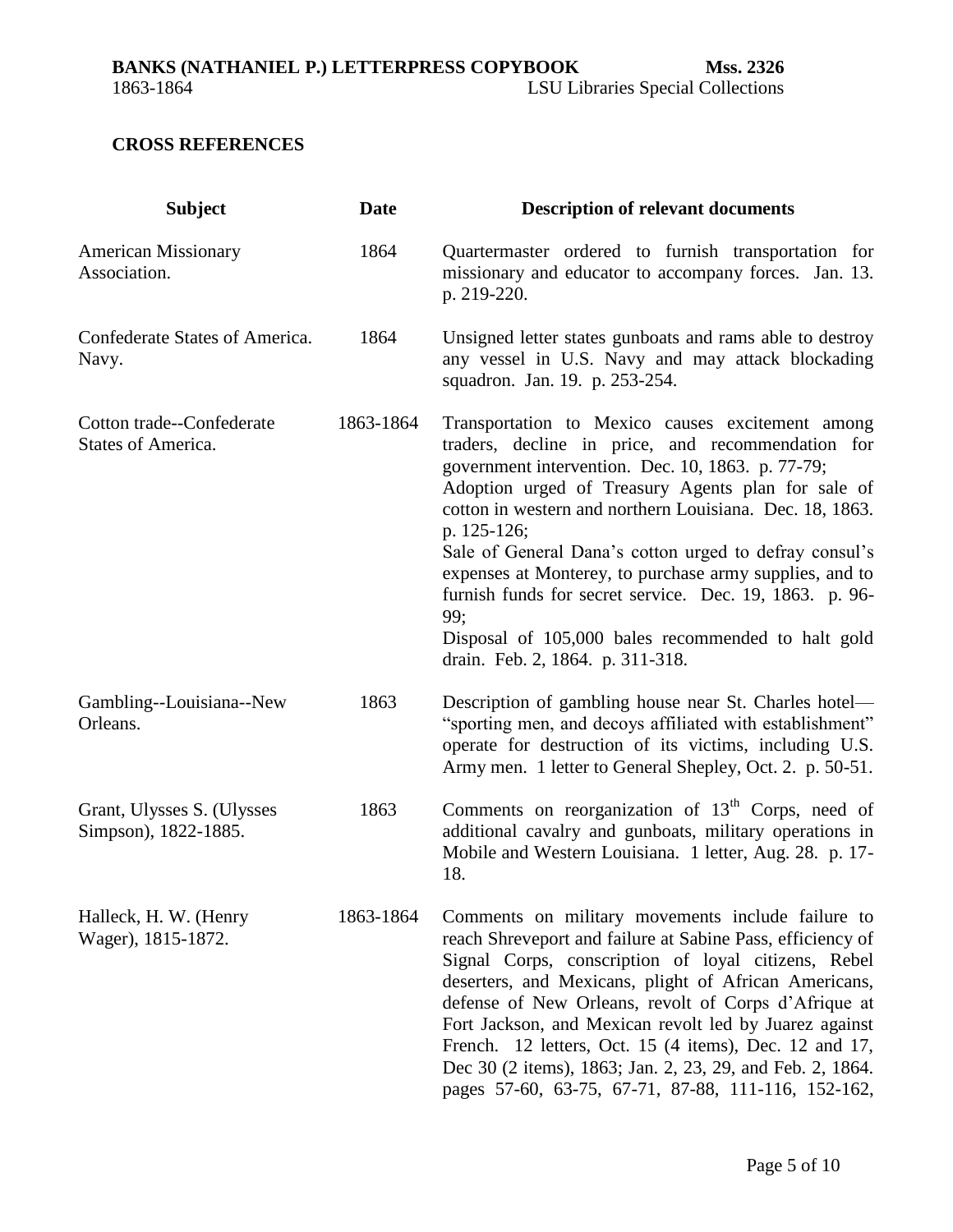| <b>BANKS (NATHANIEL P.) LETTERPRESS COPYBOOK</b> |                                   | Mss. 2326 |
|--------------------------------------------------|-----------------------------------|-----------|
| 1863-1864                                        | LSU Libraries Special Collections |           |

| <b>Subject</b>                                         | <b>Date</b> | <b>Description of relevant documents</b><br>179-180, 190-192, 270-280, 298-300, 207-310.                                                                                                                                                                                                                                                                                                                                                                                                                                                                                                                                                                                     |
|--------------------------------------------------------|-------------|------------------------------------------------------------------------------------------------------------------------------------------------------------------------------------------------------------------------------------------------------------------------------------------------------------------------------------------------------------------------------------------------------------------------------------------------------------------------------------------------------------------------------------------------------------------------------------------------------------------------------------------------------------------------------|
| Holabird, Samuel Beckley,<br>1826-1907.                | 1863-1864   | Orders for donation to Catholic nuns, Aug. 1, 1863;<br>supplies, Aug. 16, 1863; boats to patrol Lake<br>Pontchartrain, Oct. 13, 1863; suspension of sales of<br>houses, cotton presses, stores, and warehouses, Dec. 18,<br>1863; transportation of sutlers' supplies, Jan. 2, 1864;<br>and for residence of Colonel James McKay, Feb. 4, 1864.<br>6 letters to, p. 1, 9, 52, 102-103, 187, 324; patronage<br>recommended for Julius Neville, Dec. 29, 1863;<br>questions government's obligation to pay legal counsel in<br>matter of "Leviathan," Jan. 7, 1864; refusal to approve<br>Colonel Colburn's accounts, Feb. 5, 1864. 3 letters to, p.<br>148, 205-206, 332-334. |
| Lincoln, Abraham, 1809-1865.                           | 1863-1864   | Urged to accept Treasury agent's market plan for<br>Confederate cotton, Dec. 18, 1863;<br>Informed of necessity to control trade beyond army lines<br>and of advantages from sale of cotton, Feb. 2, 1864;<br>Given recommendations for General C. C. Washburn,<br>Jan. 15, 1864, Colonel Sargent, Feb. 3, 1864, and B. H.<br>Durell, Feb. 4, 1864.<br>5 letters, p. 125-126, 237-238, 311-320, 340.                                                                                                                                                                                                                                                                         |
| Mexico--History--European<br>intervention, 1861-1867.  | 1863-1864   | Transportation of Confederate cotton to Matamoras, Dec.<br>10, 1863, p. 77-79;<br>Revolution under Juarez against French invaders and<br>Maximilian, Dec. 11, 1863. p. 81-82, and Jan. 2, 1864.<br>p. 190-192;<br>U.S. army military recruitment for Texas service, Jan. 13,<br>1864, p. 227 and Dec. 25, 1863. p. 139-142;<br>United States diplomatic relations, Dec. 25, 1863. p.<br>139-142. Dec. 27, 1863, p. 147. Dec. 30, 1863, p. 168-<br>165, and Jan. 26, 1864. p. 288-289.                                                                                                                                                                                        |
| Military deserters--<br>Confederate States of America. | 1863        | Tells about confusion, discontent, and conflict among<br>troops; weakened forces of General Johnston. Aug. 28.<br>p. 17-18.                                                                                                                                                                                                                                                                                                                                                                                                                                                                                                                                                  |
| New Orleans (La.)--History--<br>Capture, 1862.         | 1863-1864   | Official correspondence comments on urgent need for<br>financing charitable assistance, court trials of men in<br>armed forces, trade, defense, gambling operations<br>involving United States Army men, conscription of<br>citizens for volunteer regiments, sales of confiscated<br>property, voter qualifications, Protestant Episcopal                                                                                                                                                                                                                                                                                                                                   |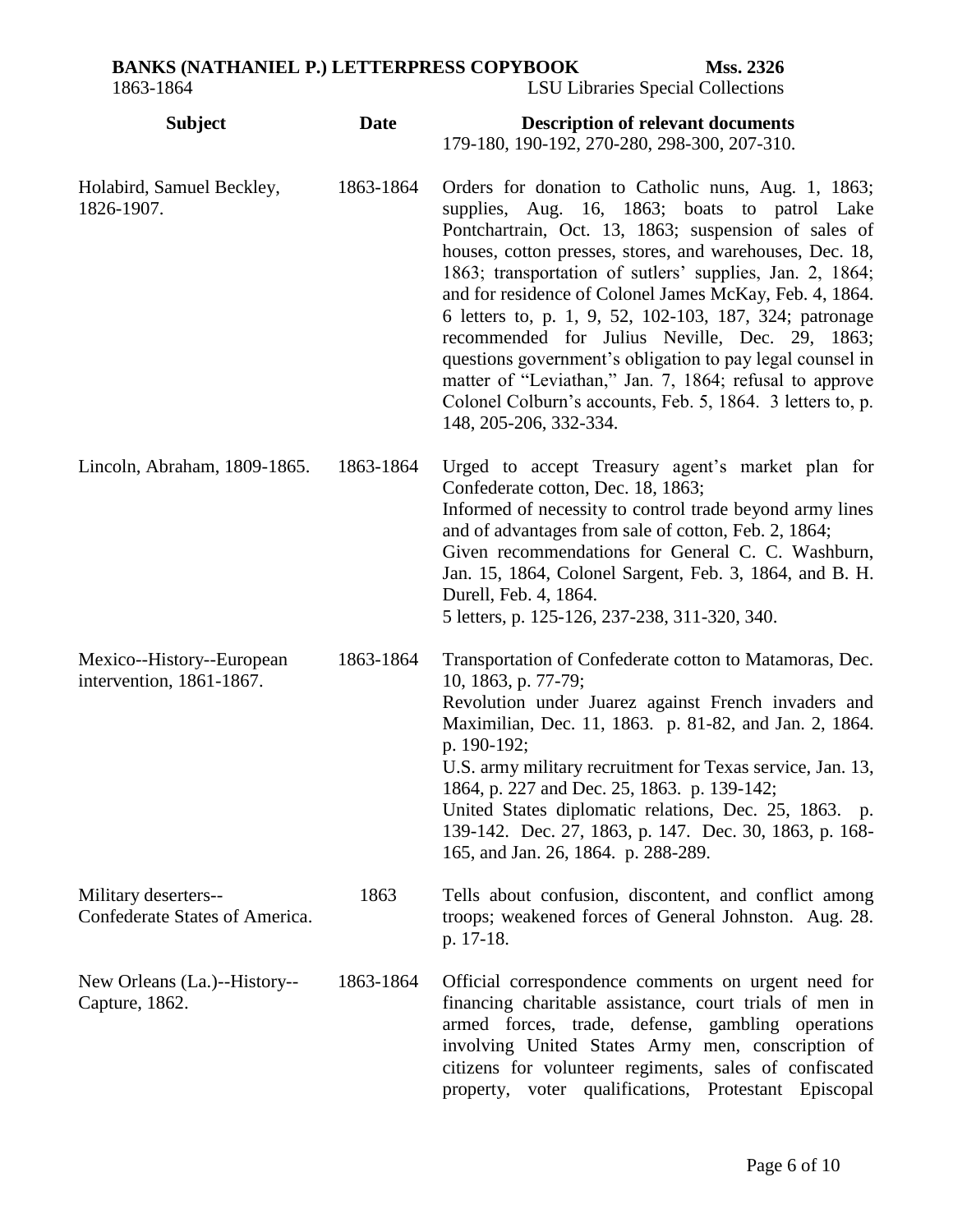| <b>BANKS (NATHANIEL P.) LETTERPRESS COPYBOOK</b> |      |                                                        | Mss. 2326                                                                                                         |
|--------------------------------------------------|------|--------------------------------------------------------|-------------------------------------------------------------------------------------------------------------------|
| 1863-1864                                        |      | <b>LSU Libraries Special Collections</b>               |                                                                                                                   |
| <b>Subject</b>                                   | Date | Church services, and legal rights of foreign subjects. | <b>Description of relevant documents</b>                                                                          |
| Political campaigns--<br>Louisiana.              | 1864 |                                                        | Comments concern administration of oath of allegiance<br>in remote sections, Feb. 9, declaration of unconditional |

P. 380, 393-395 [Port Hudson \(La.\)--History--](https://lsu.louislibraries.org:5203/uhtbin/cgisirsi/?ps=awbI5Jb5o1/MIDL-MAIN/14620068/18/X651/XSUBJECT/Port+Hudson+%28La.%29+History+Siege,+1863+Personal+narratives.) [Siege, 1863.](https://lsu.louislibraries.org:5203/uhtbin/cgisirsi/?ps=awbI5Jb5o1/MIDL-MAIN/14620068/18/X651/XSUBJECT/Port+Hudson+%28La.%29+History+Siege,+1863+Personal+narratives.) 1863-1864 Destruction of river batteries, Aug. 30, 1863. p. 174; Gideon Welles, U.S. Secretary of Navy, told of destruction of river batteries at Port Hudson and removal of guns on order of Admiral Porter. 1 letter, Dec. 30, 1863. p. 174; Orders to Generals Emory and augur to report operations of commands during siege, Jan. 4 and 5, 1864. p. 194, 197.

loyalty by participants and voters, Feb 14; and reveal Federal accomplishments, Feb. 18. 3 letters by Banks.

[Red River Expedition, 1864.](https://lsu.louislibraries.org:5203/uhtbin/cgisirsi/?ps=uyQykjsir8/MIDL-MAIN/116120058/18/X650/XSUBJECT/Red+River+Expedition,+1864.) 1863-1864 Comments stress need for water transportation, coal for transports, and Gatling gun; discuss military failure at Sabine [Pass], order preventing the overloading of transports, and delay in operations caused by low water of Red and Atchafalaya Rivers. 8 letters: Aug. 28, Oct. 15, Dec. 24-25, 1863; Jan. 2, 27, and 29, Feb. 2, 1864. p. 17-18, 57-60, 134-136, 143, 188-189, 290, 292, 298-300, 307-310.

Seward, William Henry, 1801- 1872. 1863-1864 Transportation of Confederate cotton to Mexico causes excitement among traders and decline in price, Dec. 10, 1863; General Dana instructed to avoid foreign complications, Dec. 11, 1863; Confederate prisoner released from Ship Island to serve

as army spy, Jan. 6, 1864.

Shepley, George Foster, 1819- 1878. 1863-1864 Military governor of Louisiana; brigadier general, U.S. Army; Comments concern gambling den frequented by Federal soldiers, Oct. 2, 1863; enlistment of Louisiana recruits in U.S. Army regiments, Jan. 12, 1864; recommendation of Valere F. Daunoy for Chief of Police, Jan. 22, 1864, and Captain Stephen Hoyt for city mayor, Feb. 7, 1864; and voter qualifications and registration, Jan. 30, Feb. 9, 1864, and undated 7 letters, p. 50-51, 217-218, 269, 304-305, 350-351, 357, 391. Sherman, William T. (William Tecumseh), 1820-1891. 1864 Comments concern Sherman's instructions for cooperation in Red River Campaign and need for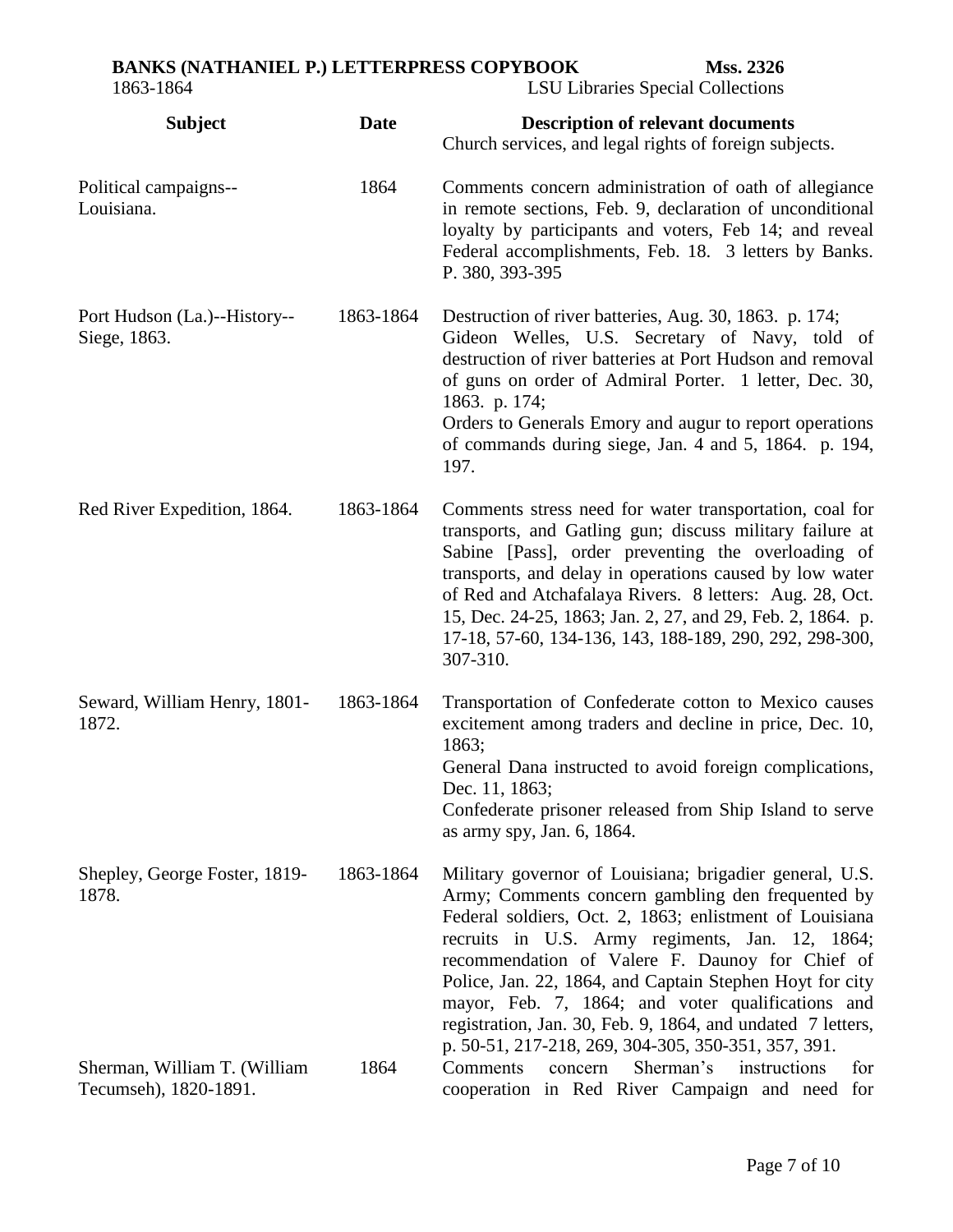# **BANKS (NATHANIEL P.) LETTERPRESS COPYBOOK Mss. 2326** 1863-1864 LSU Libraries Special Collections

| <b>Subject</b>                                                                   | <b>Date</b> | <b>Description of relevant documents</b><br>additional forces for proposed occupation of Alexandria<br>and Shreveport 3 letters by Banks, Jan. 23, 25, and 29. p.<br>277-280, 284-287, 298-300.                                                                                                                                                                                                                                                                                                                                               |
|----------------------------------------------------------------------------------|-------------|-----------------------------------------------------------------------------------------------------------------------------------------------------------------------------------------------------------------------------------------------------------------------------------------------------------------------------------------------------------------------------------------------------------------------------------------------------------------------------------------------------------------------------------------------|
| Slavery--Louisiana--New<br>Orleans.                                              | 1863        | Evidence of slave sales during Federal occupation results<br>in recommendation for removal of public notices from<br>signboards. 1 letter to General Bowen, Dec. 26. p. 145.                                                                                                                                                                                                                                                                                                                                                                  |
| Stanton, Edwin McMasters,<br>1814-1869.                                          | 1863-1864   | States Colonel Hanks to report plan for education of<br>African Americans, Oct. 14, 1863; p. 53;<br>Seeks approval to fill up regiments with volunteers, Dec.<br>30, 1863, to furnish free transportation to Northern<br>sympathizer, Jan. 6, and to pay claim of Sequestration<br>Committee, Jan. 22, 1864. p. 177-178, 200, 258. 4<br>letters by Banks.                                                                                                                                                                                     |
| United States. Army--African<br>American troops.                                 | 1863-1864   | Comments on Corps d'Afrique revolt, including causes,<br>trial of officers, and need for additional teachers, Oct. 14,<br>Dec. 12, 16-17, 1863; Jan. 8, 22, 1864. p. 86, 90-92,<br>111-116, 208, 266.                                                                                                                                                                                                                                                                                                                                         |
| United States. Army--<br>Chaplains--History--19th<br>century.                    | 1863        | Interment of Lieutenant Corbin's body referred to<br>chaplain. Aug. 16. p. 8;<br>Commended for discharge of duties and education of<br>African Americans. Dec. 17. p. 116.                                                                                                                                                                                                                                                                                                                                                                    |
| United States. Army--<br>Recruiting, enlistment, etc.--<br>Civil War, 1861-1865. | 1863        | Comments concern General Order No. 70 providing for<br>conscription of citizens of New Orleans from loyal states<br>to fill cavalry and infantry regiments. Oct. 15. p. 63-65;<br>Recommends accrediting states for volunteers enlisted.<br>Dec. 30. p. 163-165.                                                                                                                                                                                                                                                                              |
| United States. Army--Supplies<br>and stores.                                     | 1863-1864   | Duties include supplying headquarters with books,<br>providing boats for defense of New Orleans, suspending<br>property sales, suppressing shipment of sutler's supplies,<br>and furnishing residence and fuel to officers. 9 letters to<br>Colonel Holabird: Aug. 16, Oct. 13, Dec. 18 and 29,<br>1863; Jan. 2, 7, 13, Feb. 4-5, 1864. p. 9, 52, 102-103,<br>148, 187, 205-206; Regulations permit seizure of<br>supplies for hospitals when transported without official<br>authorization. Jan. 2, 5, and 23. p. 187, 195-196, 267-<br>268. |
| United States. Corps d'Afrique.                                                  | 1863-1864   | Comments on revolt include causes, trial of officers, and<br>need for additional teachers, Oct. 14, Dec. 22, 16-17,                                                                                                                                                                                                                                                                                                                                                                                                                           |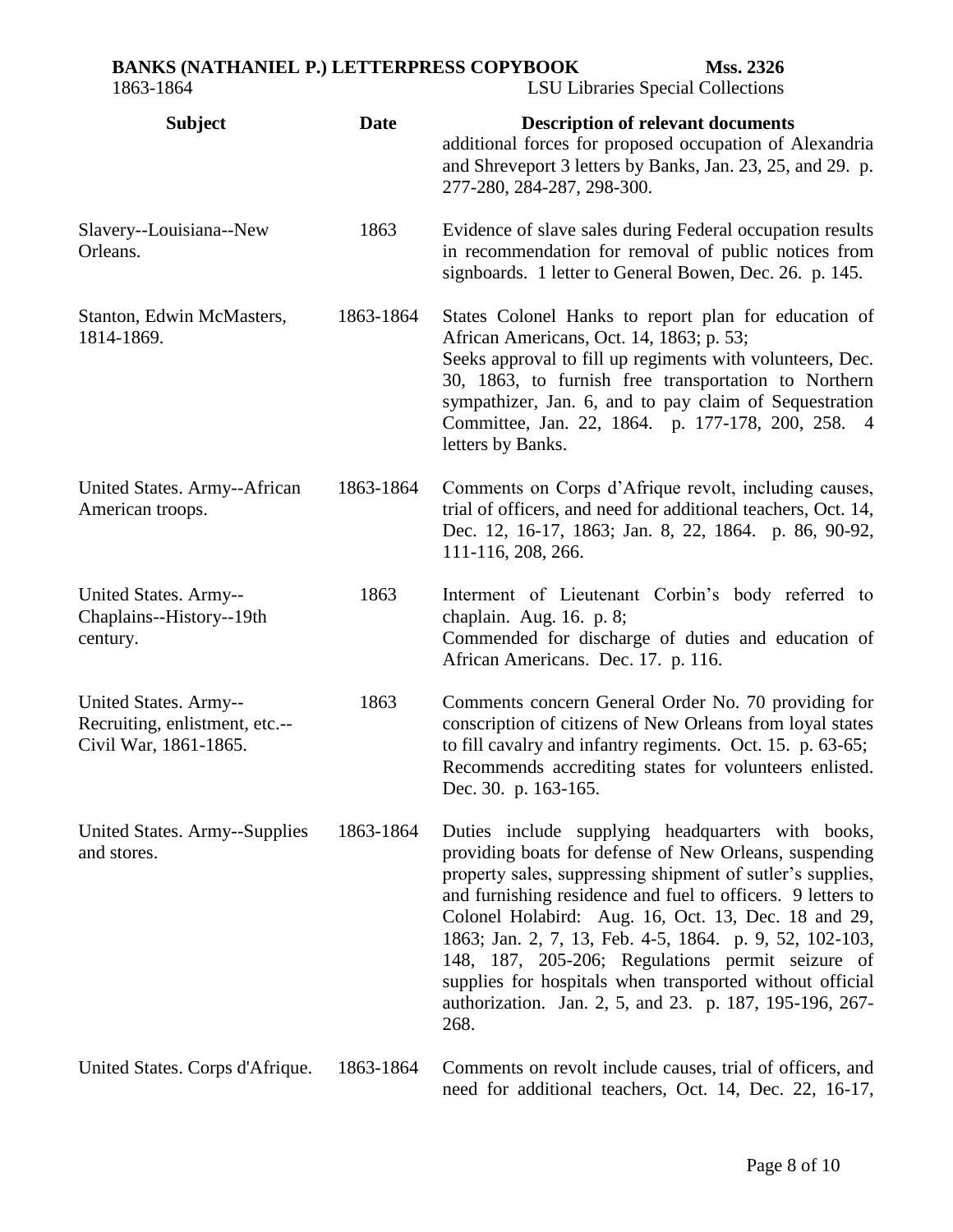# **BANKS (NATHANIEL P.) LETTERPRESS COPYBOOK Mss. 2326**

1863-1864 LSU Libraries Special Collections

| <b>Subject</b>                                                          | <b>Date</b> | <b>Description of relevant documents</b>                                                                                                                                                                                                                    |
|-------------------------------------------------------------------------|-------------|-------------------------------------------------------------------------------------------------------------------------------------------------------------------------------------------------------------------------------------------------------------|
|                                                                         |             | 1863; Jan. 8 and 22, 1864. p. 86, 90-92, 111-116, 208,<br>266.                                                                                                                                                                                              |
| United States--History--Civil<br>War, 1861-1865--African<br>Americans.  | 1863-1864   | Cotton press laborers returned to plantations.<br>Sept. $5,$<br>1863. p. $31;$<br>Support of destitute persons causes financial problems.<br>Oct. 15, 1863. p. 67-70;<br>Colonel McKaye appointed to investigate conditions.<br>Feb. 4, 1864. p. 324.       |
| United States--History--Civil<br>War, 1861-1865--<br>Collaborationists. | 1864        | Devotion of Colonel Bingaman expressed to United<br>States Senator Johnson. Feb. 17. p. 390;<br>Loyalty of Mathilde Victor results in recommendation<br>for free travel to New York and order for payment of<br>rent. Jan. 6 and Feb. 9.<br>p. 200 and 356. |
| United States--History--Civil<br>War, 1861-1865--Secret<br>service.     | 1864        | Confederate prisoner, John Brown, released from Ship<br>Island to supply Federal officers with information<br>gathered in South. Jan. 6 and July 6. p. 201-203.                                                                                             |